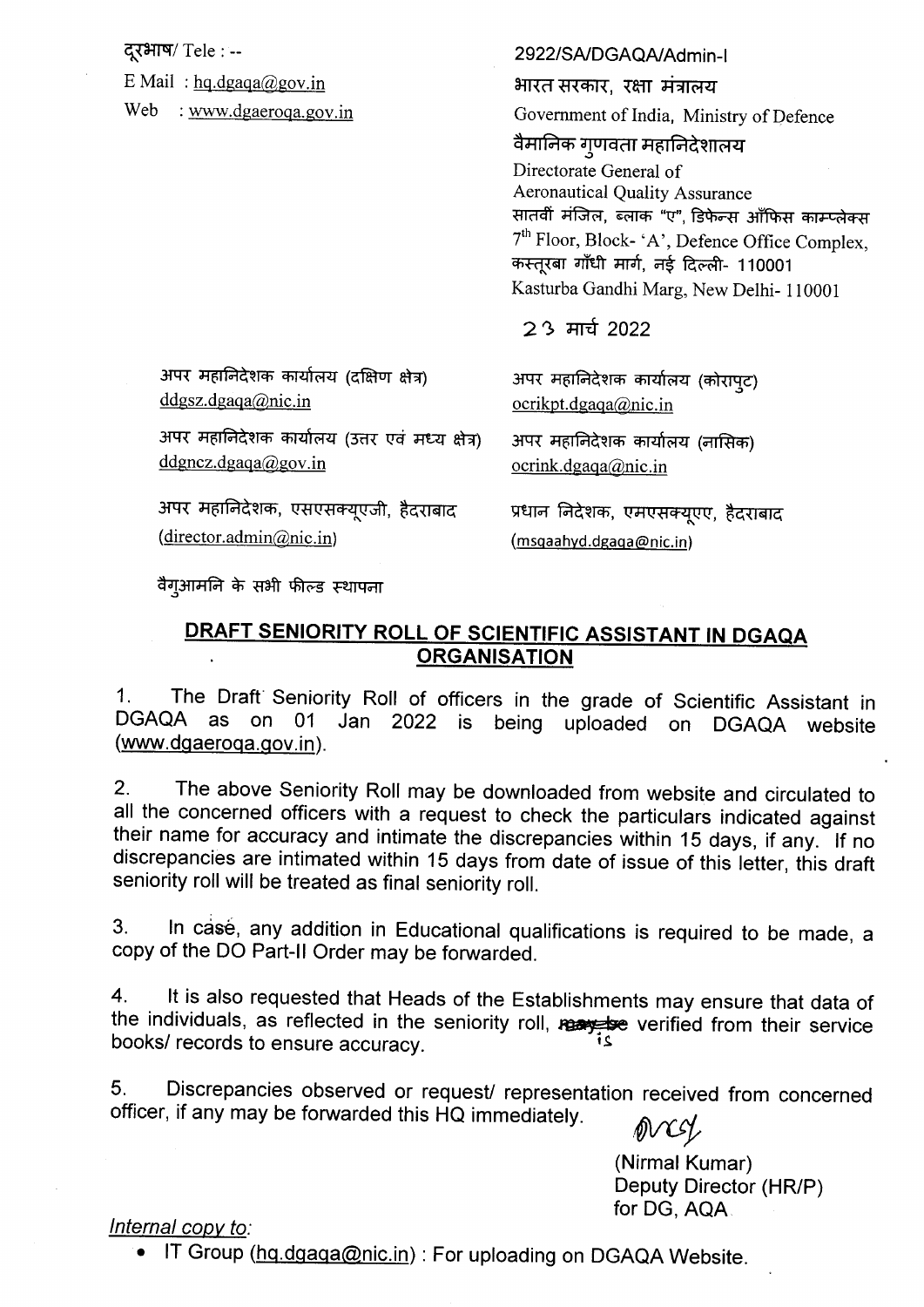| Whether<br><b>SC/ST/OBC</b><br>λUΣ<br>$\Xi$<br>ହ<br>B. Tech (Electrical & Electronics)<br>Qualification<br>ē<br><b>06.02.92</b><br>Date of<br>Birth<br>$\widehat{\mathbf{e}}$<br>δÁ<br>Details of Service | $\overline{\mathbf{z}}$<br>Name & Establishment | 증<br>UPN NO.<br>(Smt /Km/Shri) | $\mathbf{\widehat{e}}$<br>ਭ | ALISDA, Bengaluru<br>Asitha M<br>D-200492 |                                        | $\overline{\mathsf{C}}$<br>$\omega$<br><b>Subith P</b><br>ALISDA, Bengaluru<br>Remya R <sub>J</sub><br>ORDAQA, Bengaluru<br>D-200495<br>D-200493 | 4<br>Shibashis Pradhan<br>OADG, Nasik<br>D-200525 | C<br>Suraj Kr Mandal<br>D-200549<br>OADG, Koraput | တ<br>Abhay Kr Lal<br>OADG, Koraput<br>D-200548 | Bipresh Mani<br>OAQA, Dehradun<br><b>D-200554</b> |
|-----------------------------------------------------------------------------------------------------------------------------------------------------------------------------------------------------------|-------------------------------------------------|--------------------------------|-----------------------------|-------------------------------------------|----------------------------------------|--------------------------------------------------------------------------------------------------------------------------------------------------|---------------------------------------------------|---------------------------------------------------|------------------------------------------------|---------------------------------------------------|
| B Tech (Electrical & Electronics)<br>08.03.93<br>10.05.94<br>δÁ                                                                                                                                           |                                                 |                                |                             |                                           | OBC                                    | $\Xi$                                                                                                                                            | 듶                                                 | OBC                                               | SC                                             | $\Xi$                                             |
|                                                                                                                                                                                                           |                                                 |                                |                             |                                           |                                        | <b>B Tech (Electrical &amp; Electronics)</b>                                                                                                     | <b>B Tech (Electrical &amp; Electronics)</b>      | B Tech (Mechanical)                               | B Sc Engineering (Mechanical)                  | B Tech (Mechanical)                               |
| δÁ                                                                                                                                                                                                        |                                                 |                                |                             |                                           |                                        |                                                                                                                                                  | 20.05.92                                          | 01.12.91                                          | 09.07.86                                       | 03.09.91                                          |
|                                                                                                                                                                                                           |                                                 |                                |                             |                                           |                                        |                                                                                                                                                  | δÁ                                                | δÁ                                                | δA                                             | δÁ                                                |
|                                                                                                                                                                                                           | Panel <sup>/</sup>                              | through DPC<br>Promoted        | $\widehat{\mathbf{e}}$      | 2015-16(DR-1)                             | 2015-16(DR-2)                          |                                                                                                                                                  | 2015-16(DR-6)                                     | 2015-16(DR-7)                                     | 2015-16(DR-8)                                  | 2015-16(DR-10)                                    |
| 2015-16(DR-5)                                                                                                                                                                                             | Reference                                       |                                | $\widehat{\Xi}$             | dt 29.11.16<br>07/01/2016-कचआ(ककेक्षे)    | dt 29.11.16<br>07/01/2016-कचआ(ककेक्षे) | dt 06.04.17                                                                                                                                      | 95 dt 08.12.17<br>SEL-<br>18/INT/SSC(WR)/2016/7   | 5/1(ER-10416/2016-<br>Rect/1651 dt 08.12.17       | 5/1(ER-10416/2016-<br>Rect/1651 dt 08.12.17    | N2003177017-ND-III qt<br>02.07.18                 |
| 12.10.17                                                                                                                                                                                                  | Ξ<br>22.07.17<br>12.06.17                       |                                |                             |                                           |                                        |                                                                                                                                                  | 18.06.18                                          | 13.12.18                                          | 01.11.18                                       | 09.05.19                                          |

Draft Seniority Roll of SCIENTIFIC ASSISTANT IN DGAQA ORGANISATION AS ON 01 JAN 2022

J.